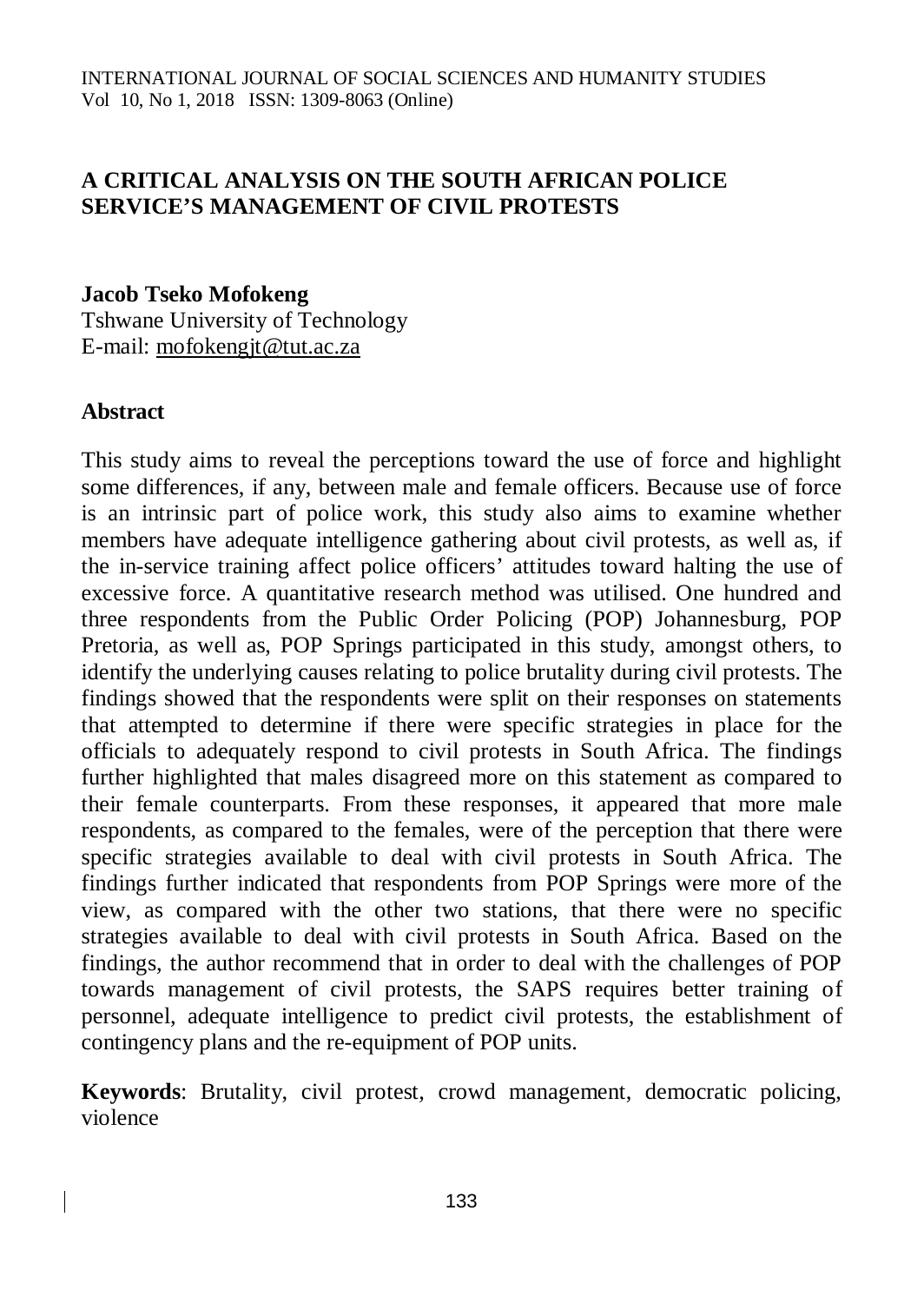## **JEL Classification: K42**

# **1. INTRODUCTION**

There is long-standing scholarly interest in civil protest in South Africa (Nyar & Wray, 2017:27). A large part of the academic literature produced on such activities focused on the study of activist politics and social movements (Bond & Mayekiso, 1996; Ballard, Habib & Valodia, 2006; Mahlangu & Ndabeni, 2013; Nathan, 2010; Omar, 2006). Nyar and Wray (2017:27), point out that there is a growing body of qualitative work on civil protest, often area and case study based, which has led to a richness of depth and range of analysis about civil protest. However, empirical research on police perspective regarding this phenomenon, is yet to be studied by the academics in South Africa. Given the urgent need to analyse, predict and strategise around civil protest, interest is growing particularly from the side of policymakers in measurement of how the South African Police Service (SAPS) responds to civil protest and the cycles of protest. Research indicates that South Africa is considered as the protest capital of the world, as it displays the most highly rated in regard to public protests as compared to other countries (Buccus, 2017; Suidlanders, 2016).

## **2. LITERATURE REVIEW AND RESEARCH HYPOTHESES**

## **2.1 Strategies in place toward halting police brutality**

Prenzler, Porter and Alpert (2013:343–356), reviewed the literature on reducing police use of force and noted that police departments can reduce the levels of force used to enforce laws and maintain order. The findings by Prenzler *et al.* (2013), revealed that there was evidence that reductions in use of force were positively correlated with reductions in adverse consequences of force for both citizens and officers, as measured by fatalities, injuries and complaints. While not specifically designed to test explanations of police use of force (or excessive force), the case studies showed evidence for the effectiveness of a range of interventions that can be linked to individual, cultural and organisational explanations, as outlined by Lersch and Mieczkowski (2005), in Prenzler *et al.* (2013:354).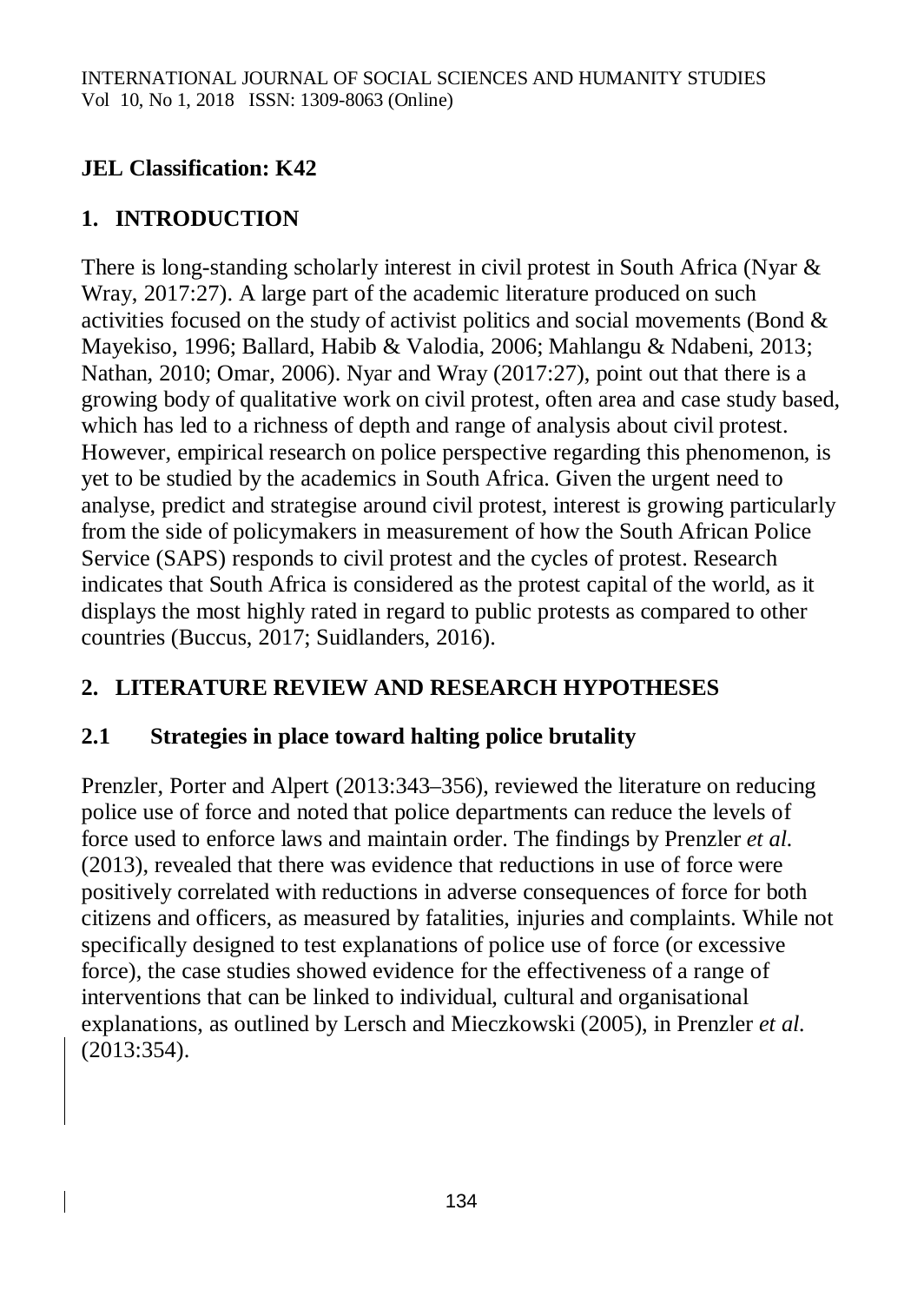## **2.2 In-service training**

Teaching officers when it is appropriate to use force and which options are best suited for different situations, can only be achieved through training. Use of force training must be accompanied by clear and concise department policy. The policy must outline when the use of force is permissible, what tools may be used and what training methods will be used, so that the officer is clear about what is expected of him (Wittie, 2011:17–21). The training must be twofold: the officer must be trained in how to assess a threat, as well as how to counter a threat (Hall, 1996:26).

## **2.3 Intelligence gathering and the need for control**

The police are also tasked with preventing or managing disorder. The tension between these competing duties, affects how the police react to public order situations and contributes to their noted desire to maintain as much control as possible over their often precarious working environment (Waddington, 1994:367–385). One way in which the police have sought to balance these competing duties and maintain this control, is by using as much information as possible to improve their plans and responses. The success of this form of 'intelligence-led policing' is dependent on access to reliable and timely information about what is likely to happen, or is already happening at a public order event (Werren, 2013:22). Werren (2013:22), points out that it would appear that, using such intelligence-led tactics, can offer benefits to both the police and those attending public order events. While these specific tactics are relatively recent inventions (at least in name), the principle of gathering information, before and during a major public order event, is well-established. Doing so, theoretically enables the police to better judge their actions and arguably lead to better planned and more proportionate public order policing.

# **2.4 Public protest and police brutality in South Africa**

Alexander, Runciman and Maruping (2015:24), are of the view that turning to the proportion of crowd incidents classified as 'unrest', the average for the 17 years was precisely 10.0%. The trends indicate that the average for 1997–98 is 13.5%; for 1999–2007 it is 8.2%; and, if 2010 is excluded, from 2007 to 2013 it is 12.0%, with the highest figure, 15.1%, being recorded in 2012. The total number of crowd incidents, especially those defined as 'peaceful', declined rapidly after the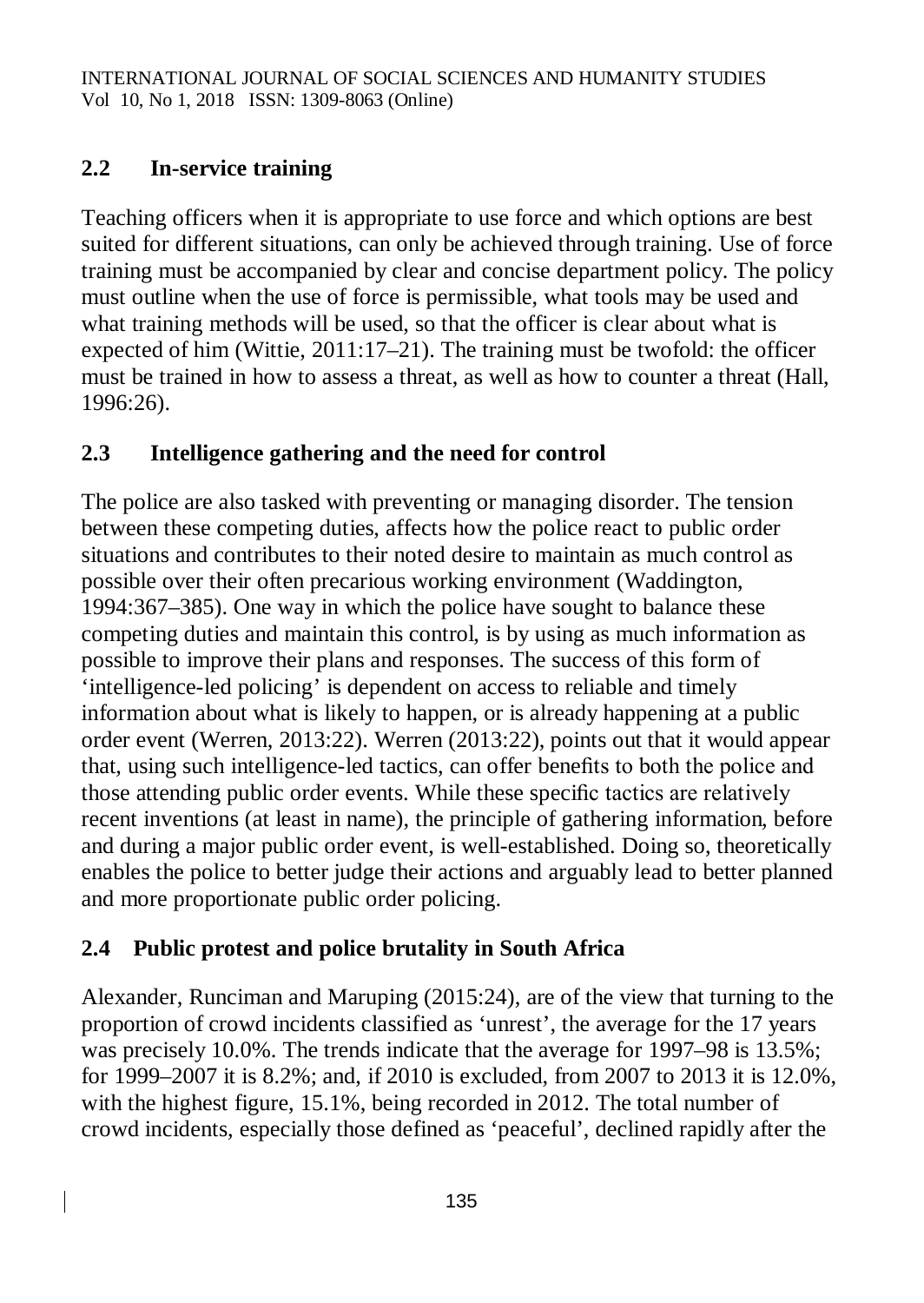2006 reorganisation and probably, in large measure, because of it, then it rose steeply in 2010 as a consequence of the Fédération Internationale de Football Association (FIFA) World Cup (Burger & Omar, 2009). Prior to the FIFA World Cup, as the country marked the 34th anniversary of the Soweto uprising against apartheid rule, sporadic marches spread out across the country to denounce FIFA and the government for their spending priorities when millions live in poverty.

#### **2.5 Police brutality, command and control**

The United Nations (UN) (2011:iv) points out that, for the police to be able to take responsibility for actions and wrongdoings, they need to receive proper direction. They also need to be well prepared and equipped to carry out their functions in a professional way, and need to be assured of proper working conditions. Line managers must supervise their staff and police actions and operations need to be reviewed and evaluated. Moreover, effective police accountability involves many different actors representing the different layers of modern-day democracies, including government representatives, the parliament, the judiciary, civil society actors and independent oversight bodies, such as national human rights institutions. Primarily, it involves the police themselves (UN, 2011:iv). Pilay (2016:29), concurs that, as much as the police are trained, it would not help if there are nobody to give direction. Unlike most training exercises that police undergo, commanders are given separate training from their subordinates, whereas in public order training exercises, the commander is given training with his/her members. The reason for this is that commanders, in the execution of their duties, need to give the proper command so that members act in concert, and in so doing display professionalism. The UN (2011:1), advices that efforts to enhance police oversight and accountability must focus on three keyrelated priorities: Firstly, where policing has been militarised and may be undemocratic and authoritarian, efforts must be made to enhance civilian control over the police. Secondly, it is necessary to increase public confidence in the police by upgrading levels of police service delivery, as well as by investigating and acting in cases of police misconduct regarding police brutality. Thirdly, reducing corruption within the police is crucial. The main challenge for the SAPS is to respond to these manifestations within the spirit and context of a communityorientated policing model and the Bill of Rights. This requires a realistic balance between acknowledging the rights of citizens to demonstrate, versus the police's need to ensure peace and stability.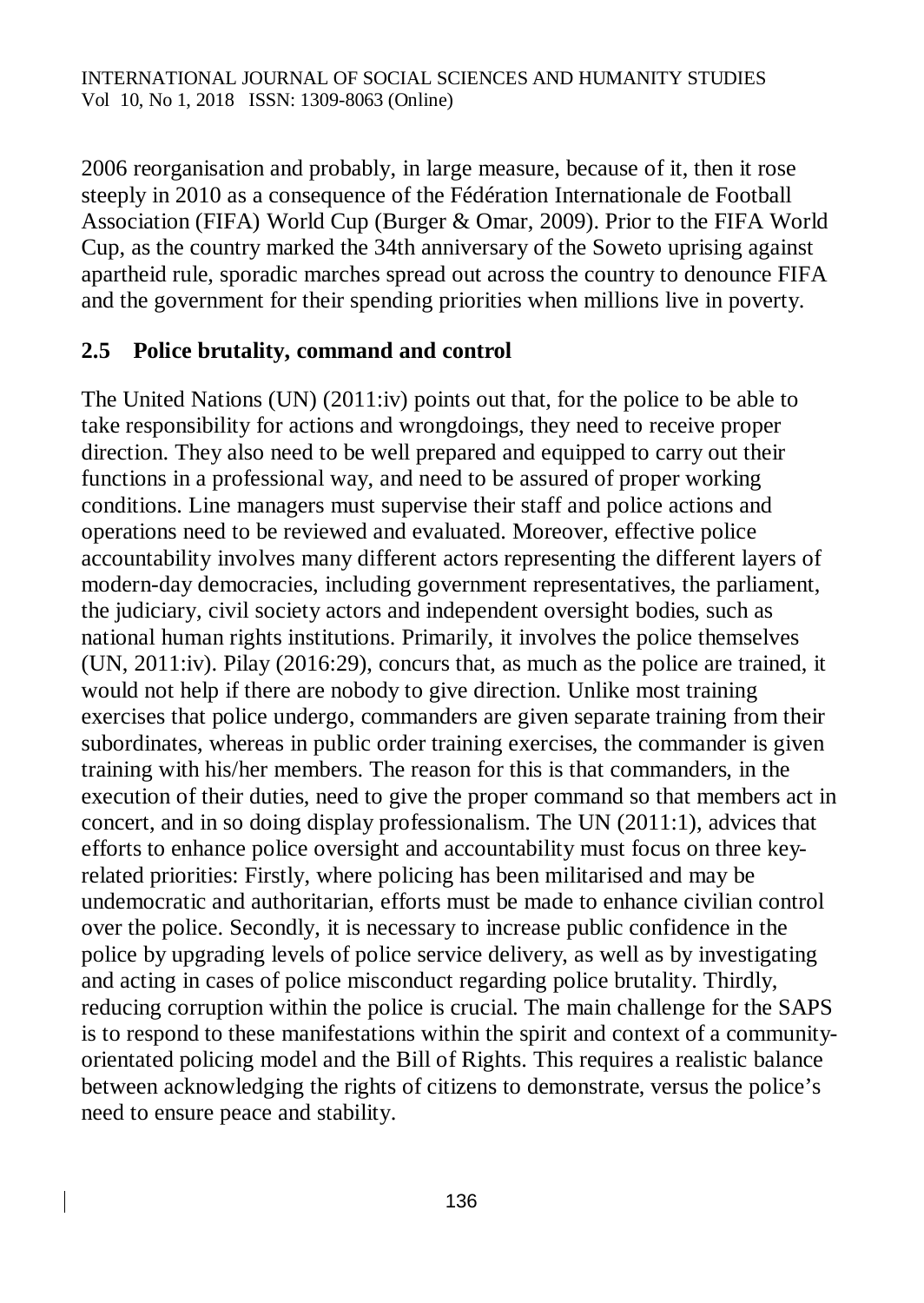## **2.6 Hypotheses**

In order to obtain information on police officers perceptions about police brutality and as well as contributing to the gap in the literature toward officers' perception of management of civil protest, the author composed a survey below with three hypotheses in mind.

- **H1:** There are no current strategies in place toward halting police brutality.
- **H2:** In-service training affect police officers' attitudes toward halting the use of excessive force.
- **H3:** There are more members with intelligence gathering about civil protests, which positively affect police officers' attitudes toward halting the use of excessive force.

# **3. RESEACH METHODOLOGY**

# **3.1 Research design**

For the purpose of this study, a quantitative method was utilised. Supporting this quantitative strategy, a single cross-sectional descriptive survey design was adopted. A cross-sectional survey collected data-making inferences about a population of interest (universe), at one point in time (Davies, 2007:84). Descriptive statistics were analysed using the Statistical Analysis System (SAS) software.

# **3.2 Sampling**

The sample consists of 78 (75.7%) male and 25 (24.3%) female participants. This ratio also reflects the ratio of the population of police officers working in the three policing areas. The least number of respondents at N=23 (22.4%), were from Public Order Policing (POP) Johannesburg, whereas both POP Pretoria as well as POP Springs, yielded the same number of respondents, at  $N=40$  (38.8%) respectively. This study implemented a non-probability approach and, more specifically, a purposive (judgmental) sampling technique. Purposive or judgmental sampling was therefore, chosen for three practical reasons: (1) because of the widespread location of the different areas of sampling across the Gauteng Province, (2) the author was not sure if the sample would be representative of the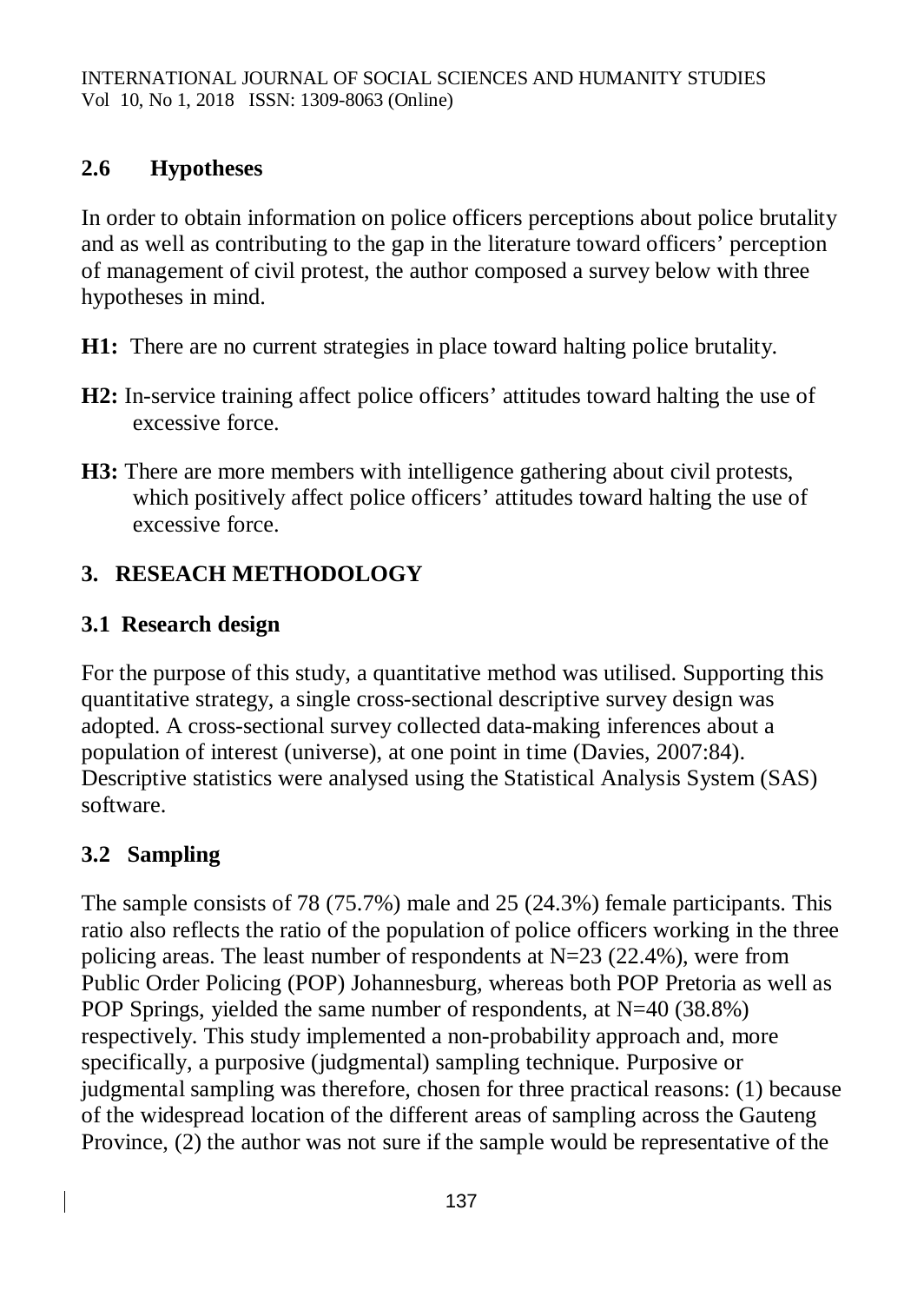entire POP population and (3) in essence, the present study remains exploratory in nature and extent.

## **3.3 Data collection**

The measurement items in this section were in the form of five-point Likert-type scales, with one denoting strongly agree, to five denoting strongly disagree because they are easy to construct and administer and participants find it easier to access (Bradley, 2010). Out of the 389 questionnaires that were distributed, only 103 were usable for final analysis as depicted in Table 1 below.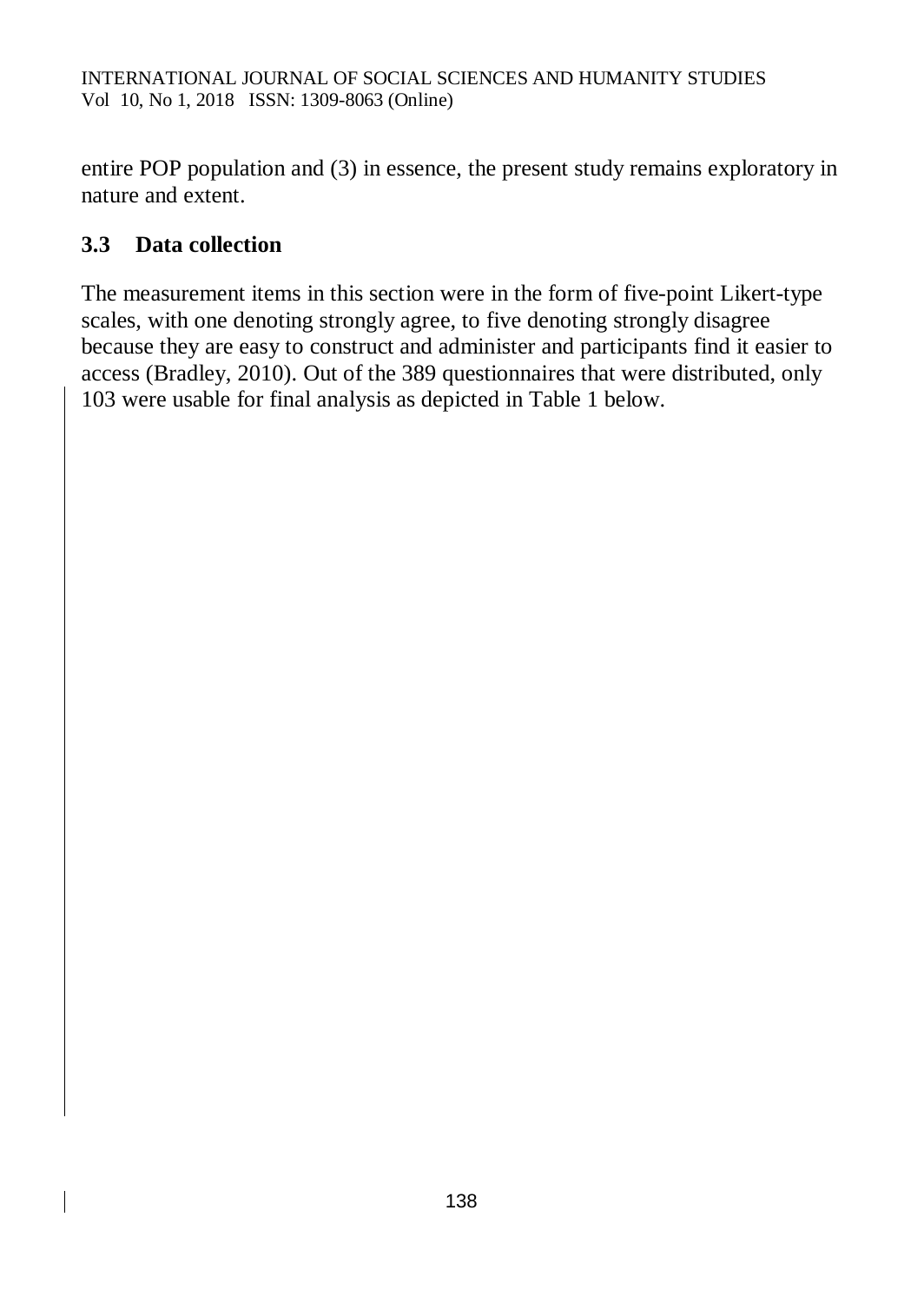|  |  | <b>Table 1: Empirical survey results</b> |  |  |
|--|--|------------------------------------------|--|--|
|--|--|------------------------------------------|--|--|

| <b>Statement</b>                                                                                                                                                                    | Agree % |      | Disagree % |      |
|-------------------------------------------------------------------------------------------------------------------------------------------------------------------------------------|---------|------|------------|------|
|                                                                                                                                                                                     | Female  | Male | Female     | Male |
| 1. There are no current strategies in place toward<br>halting police brutality in South Africa                                                                                      | 74.7    | 27.3 | 25.3       | 72.7 |
| 2. I am more knowledgeable regarding crowd<br>control                                                                                                                               | 44.8    | 73.4 | 55.2       | 26.6 |
| 3. In-service training affect police officers' attitudes<br>toward halting the use of excessive force                                                                               | 85.9    | 66.9 | 14.1       | 33.1 |
| 4. More members in my station specialised with<br>intelligence gathering about civil protests                                                                                       | 52.4    | 93.2 | 47.6       | 6.8  |
| 5. There is adequate strategic information with<br>respect to the SAPS dealing with civil protests                                                                                  | 53.0    | 55.0 | 47.0       | 45.0 |
| 6. There is a communication centre that handled<br>relevant information from civil protests                                                                                         | 14.8    | 17.5 | 85.2       | 82.5 |
| 7. I have been trained on how to use most of the<br>anti-riot equipment in our station                                                                                              | 88.9    | 93.4 | 11.1       | 6.6  |
| 8. There are more members with intelligence<br>gathering about public protests                                                                                                      | 66.4    | 89.0 | 33.6       | 11.0 |
| 9. Intelligence gathering regarding public protests<br>positively affect police officers' attitudes toward<br>halting the use of excessive force                                    | 55.7    | 53.8 | 44.3       | 46.2 |
| 10. There are more members with intelligence<br>gathering about public protests, which positively<br>affect police officers' attitudes toward halting the<br>use of excessive force | 55.6    | 73.9 | 44 4       | 26.1 |

## **4. RESEARCH ANALYSIS AND DISCUSSIONS**

 $\overline{\phantom{a}}$ 

When it comes to current strategies in place toward halting police brutality in South Africa, equally lopsided responses were noticed between the genders. By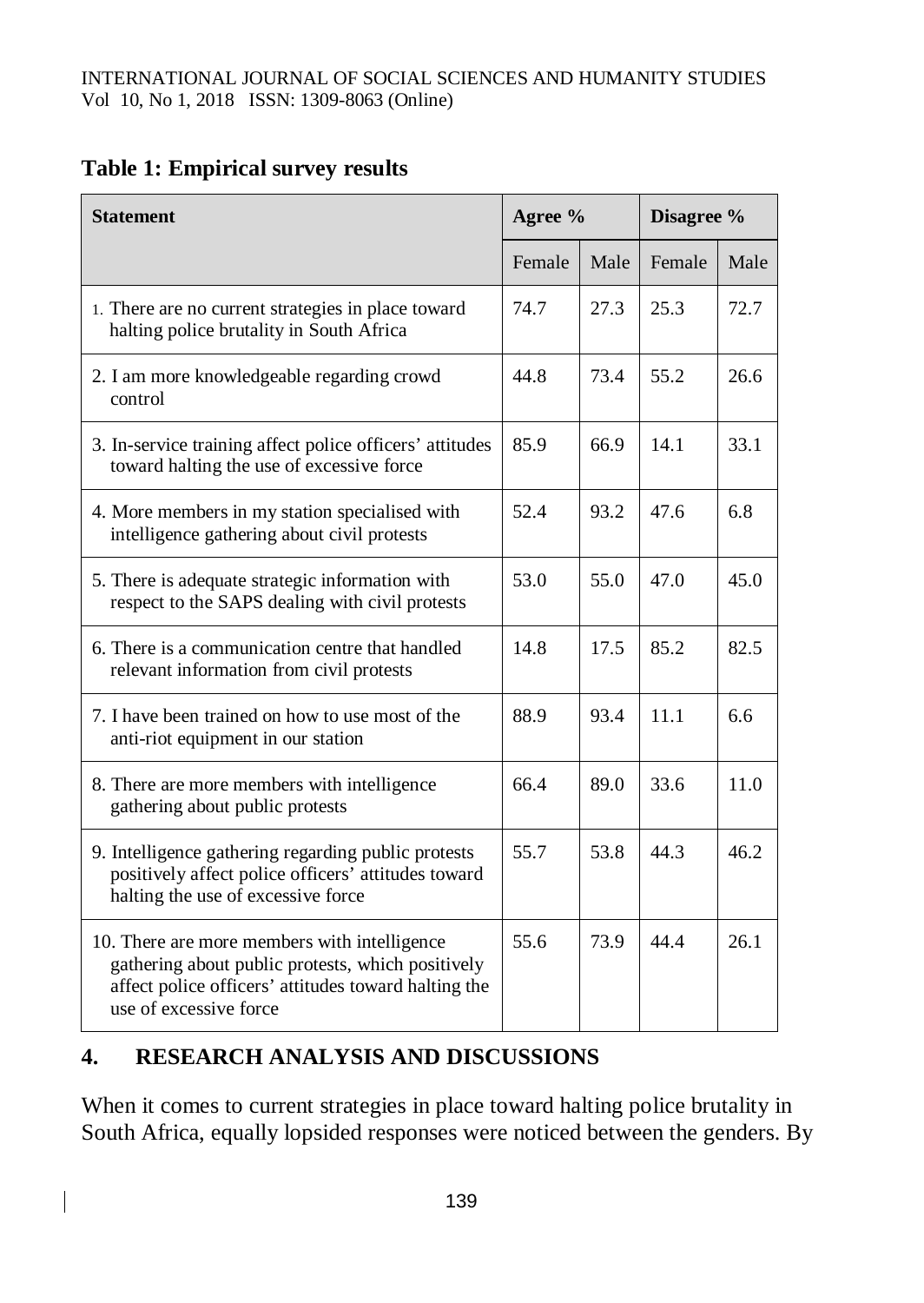#### INTERNATIONAL JOURNAL OF SOCIAL SCIENCES AND HUMANITY STUDIES Vol 10, No 1, 2018 ISSN: 1309-8063 (Online)

contrast, a majority of the female (74.7%), as compared to male (38.0%), respondents agreed more regarding the statement. With the steadily rising appearance of civil claims by the public against the SAPS, communities' expectations and demands shifting toward cooperation and communication with the SAPS, one could argue that it is time that the perception differences between the genders be evaluated for the monetary, practical and political benefits. In the 2015/2016 financial year, civil claims escalated to R14.6bn, of which R290m was paid out. Another R7.3bn was either cancelled or reduced. Most of the cases related to illegal detention, shooting incidents, as well as illegal arrests (South Africa, 2017:np). Research indicates that male officers are more likely to use deadly force and receive more complaints than female officers (Harris, 2010: 216- 225; McElvain & Kposowa, 2008: 505–521). As depicted in Table 2 below, respondents from POP Springs were more in agreement (64.5%), than the other two stations POP Pretoria (39.7%) and POP JHB (36.8), that there were no specific strategies available to respond adequately to public protests.Therefore, based on the gender and station variables, H1 was neither accepted nor rejected.

Regarding statement two, the majority of male officers agreed more (73.4%), compared with female (44.8%), that they have experience or knowledgeable regarding crowd control. The results indicate that female officials were less confident regarding crowd control. The implications for the SAPS are, that it is essential to establish guidelines, prepare all their officers equally with crowd management training and to instill confidence in their officers, and be observant of the warning signs that an officer's actions are inappropriate, can save a department from civil and criminal liability. Preparing and supporting the members, can also keep the officers from becoming reluctant to use minimum force where necessary, putting a risk on officer safety. Marks (2005) in Potgieter (2012:39), reflecting on the POP unit in Durban, points out that the prevalence of brute force and unprovoked violence was something of the past and a more peaceful approach to crowd management had been adopted. The unit was also demilitarised. However, Marks noted that although there had been important changes in training, policy and governance, these did not necessarily render changes on an operational level, successful. Changing norms and the organisational culture was also more challenging than the adoption of policies and training processes.

For the statement, in-service training affect police officers' attitudes toward halting the use of excessive force. A significant majority of female officers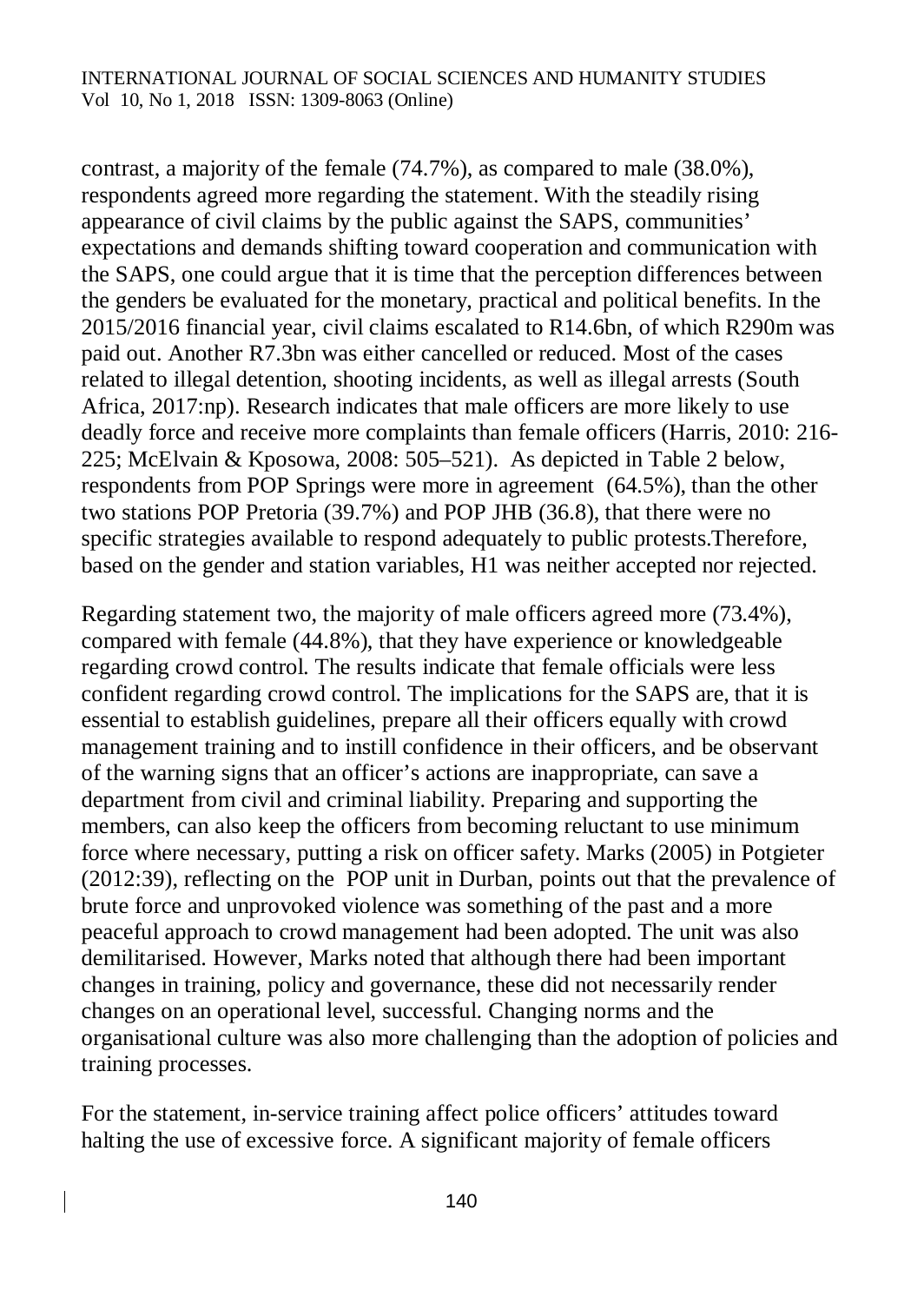(85.9%), compared to male officers (66.9%), agreed more. The responses indicated that female officers were of the strong view, that being the POP members require a certain level of skills, that comes through special training. Kargin (2016:489), concurs that a part of this training, is to be trained in the use of force, to be able to use force within numerous different circumstances. Regarding the statement that more members in the station specialised with intelligence gathering about civil protests, statistically significantly ninety-three percent (93.2%) of the male respondents and fifty-two percent (52.4%) from the female agreed. In addition, statistically significantly more respondents from the POP Pretoria did not agree that more members in their station specialised with intelligence gathering about civil protests. POP JHB agreed more (66.5%) with this statement.

The statement that there is adequate strategic information with respect to the SAPS dealing with civil protests, was supported by both genders: the female respondents by fifty-three percent (53.0%) and the male by fifty-five percent (53.0%). These are indeed encouraging responses to support POP members how to respond during complex situations, which have an impact on the critical relationship between police and the communities they serve. The primary goal of the strategic information is to achieve consensus surrounding core use of force issues, identifying those topics of particular urgency and proposing effective strategies that respond to the most critical areas of concern. Regarding responses per station, significant responses for the statement came from eighty percent (80.2%) of the POP Pretoria respondents who agreed and fifty-five percent (55.7%) from POP Springs. As depicted in Table 2 below, POP JHB disagreed more (58.9%) with this statement; there is adequate strategic information with respect to the SAPS dealing with civil protests. Even though both units did not support the statement, however, it is clear that the respondents expressed mixed feelings.

The statement that there was a communication centre that handled relevant information from civil protests, was rejected by both genders: the female respondents by eighty-five percent (85.2%) and male by eighty-three percent (82.5%). Support for the statement came from eighteen percent (17.5%) of the male respondents and fifteen percent (14.8%) from the female respondents. This is discouraging for the respondents, to view their leaders with not leading by good examples. This negative view would probably not aid the formation of friendships and good relations between the community and the POP units. An assessment of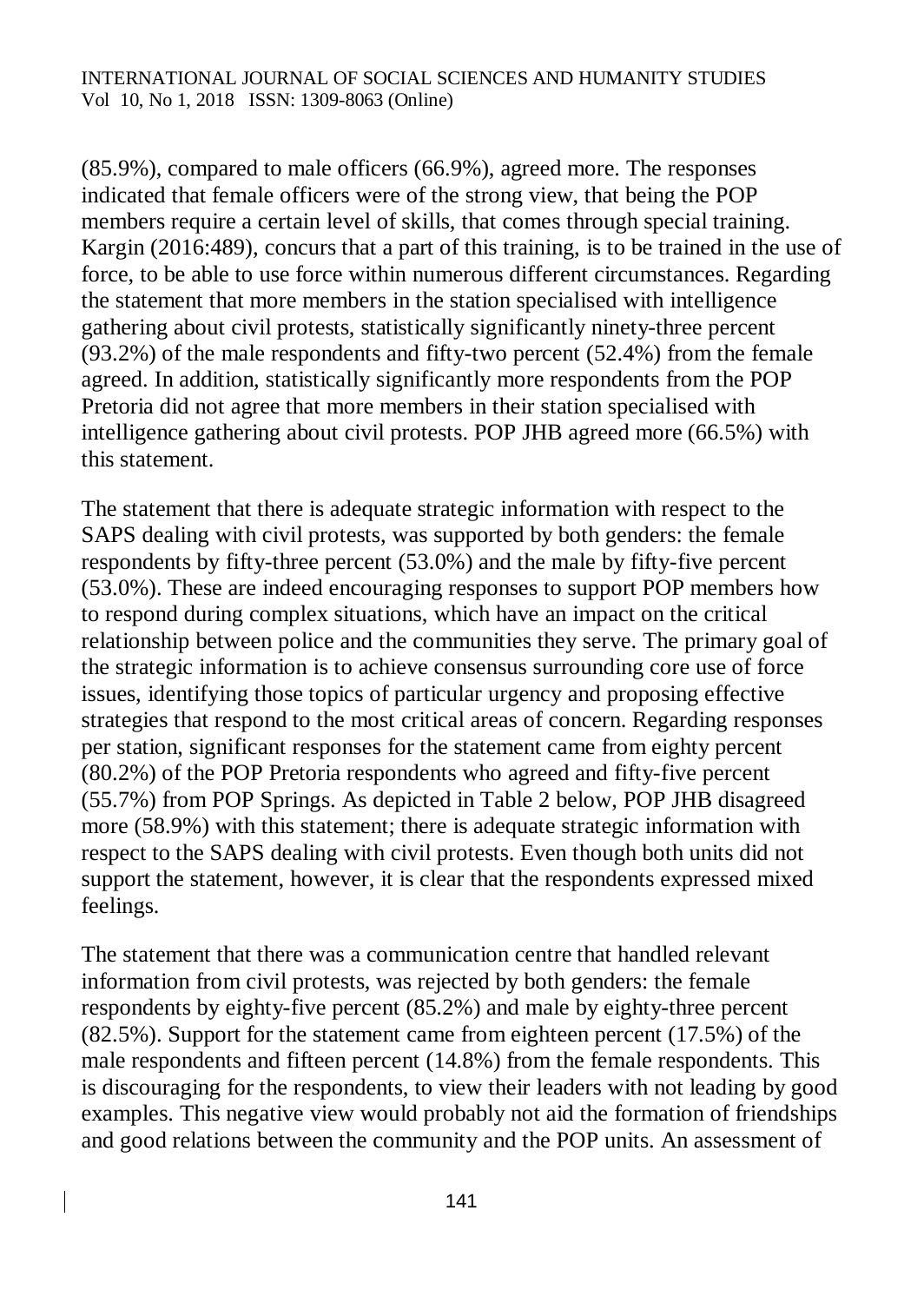the stations' responses, suggest that more respondents from POP JHB highlighted that the respondents agreed (56.8%), as compared with POP Pretoria (44.5%) and POP Springs (34.6%), that there was a communication centre that handled relevant information regarding civil protests. A response rate of ninety three percent (93.4%) from male and eighty-nine percent (88.9%) from female supported the statement that respondents have been trained on how to use most of the antiriot equipment in their stations. Responses per station, refuting the statement came from forty-one percent (41.1%) of the respondents from POP Springs and seven percent (6.6%) from both POP Pretoria and POP Johannesburg. It seems thus that the respondents from POP Springs had less confidence on how to use most of the anti-riot equipment in their station as compared to the other two stations. Regarding the responses from POP Springs, this means that there were stumbling blocks that impede the progress in the training of members.

Regarding the statement that there are more members with intelligence gathering about public protests, eighty nine percent (89.0%) of the male responses and sixty six percent (66.4%) from the female agreed, while thirty four percent (33.6%) of the female responses and eleven percent (11.0%) from male disagreed with the statement. Statistically significantly, more respondents (78.3%) from the POP Pretoria indicated that they agreed with the statement as compared with POP JHB (63.4%) and POP Springs (51.6%) who disagreed. The POP Johannesburg respondents disagreed more with this statement than the other two stations, thus they were more of the perception that there was a communication centre that handled strategic information from civil protests as compared with the other two stations. Regarding H2, from the research findings, the majority of the respondents agreed to the statement. Therefore, the hypothesis supported.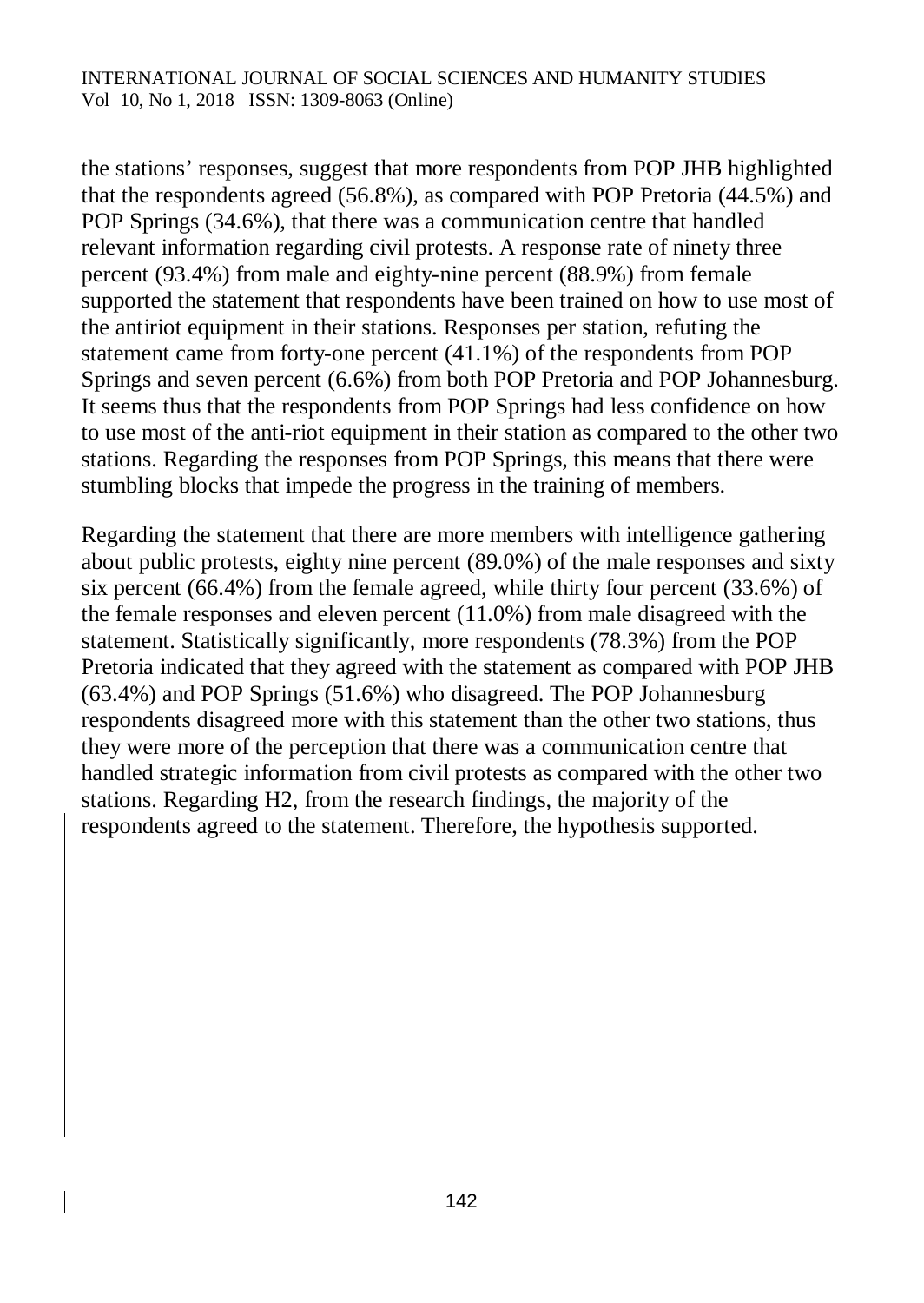| <b>Statement</b> | Johannesburg |                               | <b>Pretoria</b>                  |                 | <b>Springs</b>         |                                  |                 |                        |                                  |
|------------------|--------------|-------------------------------|----------------------------------|-----------------|------------------------|----------------------------------|-----------------|------------------------|----------------------------------|
|                  | N            | <b>Agree</b><br>$\frac{0}{0}$ | <b>Disagree</b><br>$\frac{0}{0}$ | ${\bf N}$       | Agree<br>$\frac{0}{0}$ | <b>Disagree</b><br>$\frac{0}{0}$ | $\mathbf N$     | Agree<br>$\frac{0}{0}$ | <b>Disagree</b><br>$\frac{0}{0}$ |
| $\mathbf{1}$     | 23           | 36.8                          | 78.3                             |                 | 40 39.7                | 52.2                             | 40              | 64.5                   | 32.5                             |
| $\overline{2}$   | 23           | 45.6                          | 54.4                             |                 | 40 41.3                | 58.7                             | 40 <sup>1</sup> | 56.2                   | 43.8                             |
| $\mathfrak{Z}$   | 23           | 82.6                          | 17.4                             |                 | $40$   23.4            | 76.6                             |                 | 40 45.7                | 54.3                             |
| $\overline{4}$   | 23           | 83.4                          | 16.6                             |                 | $40$   20.2            | 79.8                             |                 | $40\,$ 54.8            | 45.2                             |
| 5                | 23           | 41.1                          | 58.9                             | 40 <sup>1</sup> | 80.2                   | 19.8                             | 40              | 55.7                   | 44.3                             |
| 6                | 23           | 56.8                          | 43.2                             |                 | 40 44.5                | 55.5                             | 40              | 34.6                   | 65.4                             |
| $\boldsymbol{7}$ | 23           | 93.4                          | 6.6                              | 40 <sup> </sup> | 93.4                   | 6.6                              | 40              | 58.9                   | 41.1                             |
| $8\,$            | 23           | 36.6                          | 63.4                             | 40              | 78.3                   | 21.7                             | 40              | 48.4                   | 51.6                             |
| 9                | 23           | 75.3                          | 24.7                             |                 | 40 53.3                | 46.7                             | 40              | 68.7                   | 31.3                             |
| 10               | 23           | 32.7                          | 67.3                             | 40              | 40.1                   | 59.9                             | 40              | 44.3                   | 55.7                             |

#### **Table 2: Agreement/Disagreement per station**

The statement that intelligence gathering regarding public protests positively affect police officers' attitudes toward halting the use of excessive force was supported by both genders: female respondents by fifty-six percent (55.7%) and the male respondents by fifty-four percent (53.8%). Disagreement for the statement came from forty-six percent (46.2%) of the male and forty-four percent (44.3%) from female respondents. This difference could indicate that though the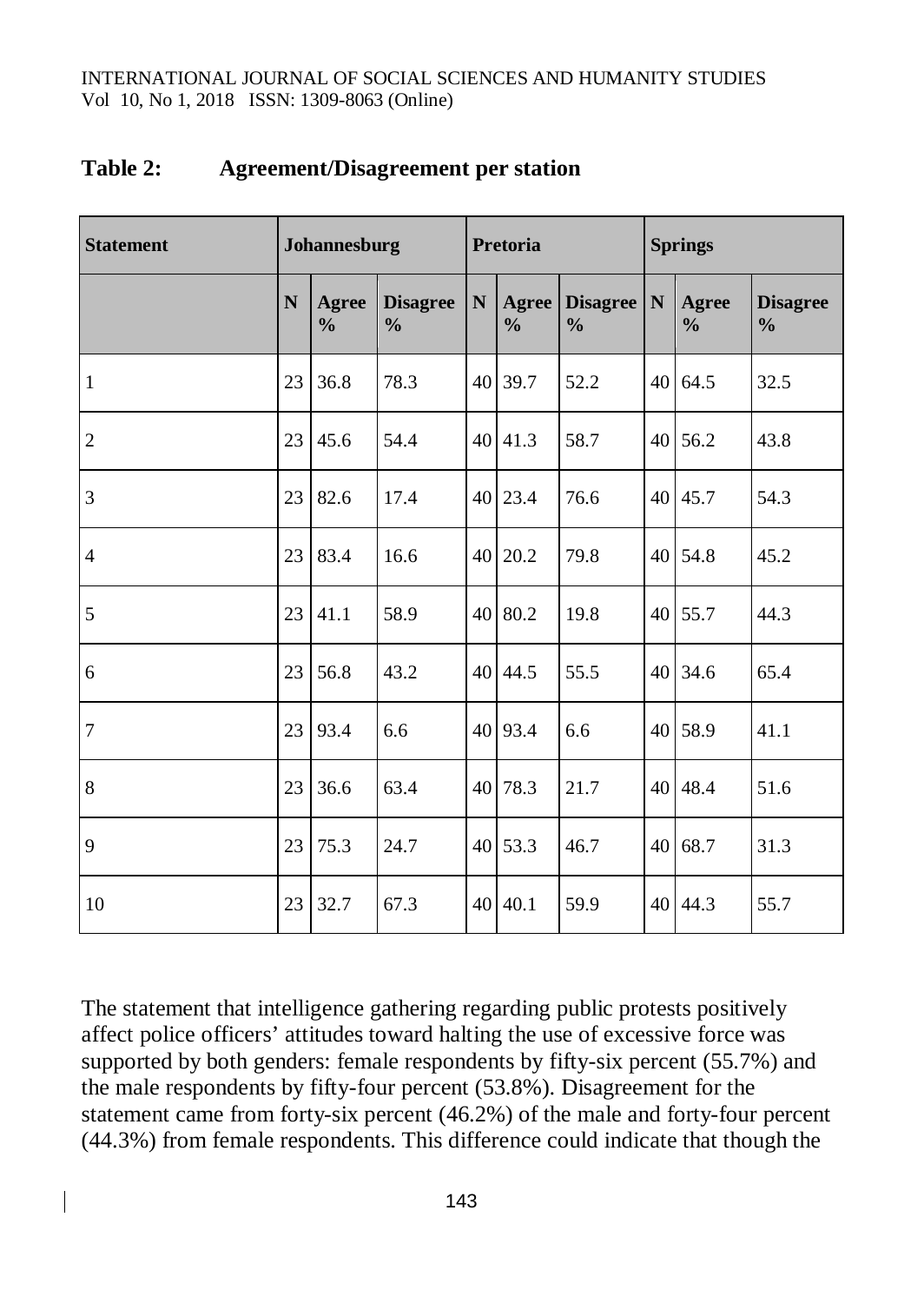establishment of a good and effective threat analysis is an absolute necessity that has to be established with a lot of planning, supported by sufficient financial and logistical resources. POP Johanneburg (75.3%) and POP Springs (68.7%) respondents agreed more with the statements with respect as compared with the POP Pretoria (53.3%) respondents. Perhaps just as important is the adequate training to respond to civil protests, officers from POP Pretoria may be less confident with their relationship with Crime Intelligence. These findings highlighted the benefit of to identify hotspots which must be considered and provide guidance for the deployment and/or allocation of equipment. The use of intelligence as part of policing of public protests and gathering is essential. The relationship between the POP units and crime intelligence can not only assist in the planning of deployments at protests and gatherings but also assist the POP unit to identify possible threats and targets proactively (Ministry of Police, 2013:24). Regarding the statement that there are more members with intelligence gathering about public protests, which positively affect police officers' attitudes toward halting the use of excessive force was supported by both genders: male respondents by seventy four percent (73.9%) and the female respondents by fiftysix percent (55.6%). Disagreement for the statement came from forty-four percent (44.4%) of the female respondents and twenty-six percent (26.1%) from male respondents. Table 2 depicted that the POP JHB respondents disagreed more (67.3%) followed by POP Pretoria (59.9%) and POP Springs (55.7%). Therefore, H3 (There are more members with intelligence gathering about civil protests, which positively affect police officers' attitudes toward halting the use of excessive force) were not supported.

The above findings highlighted female respondents were less knowledgeable regarding issues relating to crowd management. The SAPS is expected to ensure that the treatment of women within its rank and file does not result in lesser empowerment as compared to their male counterparts. The implications to the SAPS are that strict compliance with the applicable legal framework would not be possible as some of the female officers based on the findings, would not be able to ensure the success of the implementation of relevant pieces of legislation or maintain the balancing act between human rights and the enforcement of a specific law. Such deficiencies have had a long-lasting adverse consequence for the victim, the perpetrator, as well as the law enforcement agencies as a whole, the justice system and society in general. No exceptional situations may justify a departure from this best practice of adequately empowering all law enforcement officials, so that when circumstances demand otherwise, these members would be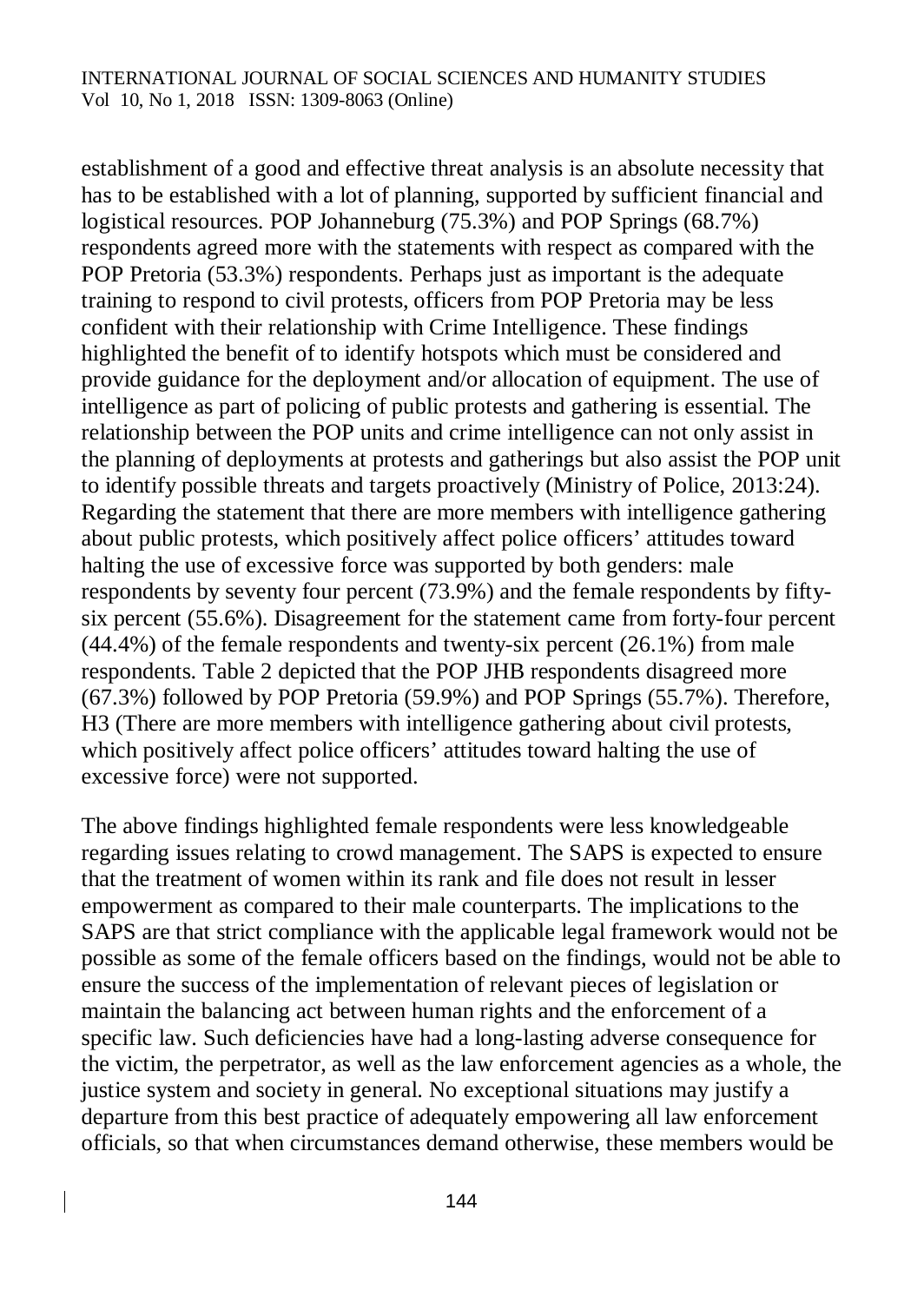able to enforce the law within the confinement of the human rights culture. Therefore, the leadership within POP units should take a range of measures to ensure that all members are constantly exposed to special training that enhances their crowd control interventions skills, as well as improving their communication skills, in order to work in cooperation with communities as well as other relevant stakeholders. The prevention of violence during civil protests and avoidance of the need to resort to force by the SAPS, should be guiding principles in the management of any public order situation in South Africa.

According to the Ministry of Police (2013:10), current international research supports continuous police training in crowd control and management. Education and training in crowd control depend on a knowledge of management system available within the police, which capture operational reports on successes and failures. A knowledgeable management system is an organisation's ability to capture lessons-learned, and best and worst practices in the context of crowd control operations. The greater challenge in this area is that crowd control and management training appears, by all intentions, to be an internal police matter to benefit all citizens. This requires clear and comprehensive police leadership, to ensure that such training actually occurs within all appropriate police structures. In principle, every law enforcement agency is required to conduct and document semi-annual training for all officers on the lawful and appropriate or professional use of force and deadly force.

## **5. MANAGEMENT AND POLICY IMPLICATIONS**

As indicated by the findings, it is apparent that male officers do not have the same perceptions as female officers. These findings encompass males advanced knowledge for the job, as well as their ability for the tasks. Females on the other hand appear to perceive their responses as less effective. Times have however changed, somewhat dramatically, now calling for the adequate development of all officers, despite gender. It has been nearly two centuries since the entry of women into the law enforcement arena, yet as is apparent in the survey results, the views regarding the level of training amongst female population still loudly linger. The findings in a way, could negatively enforce the stereotype which view women as too weak for the job, while women continue to perform the tasks effectively. Perhaps with some policy admissions and revisions, women can continue to infiltrate the law enforcement arena, and males can begin to view them as a capable, effective and desired part of law enforcement.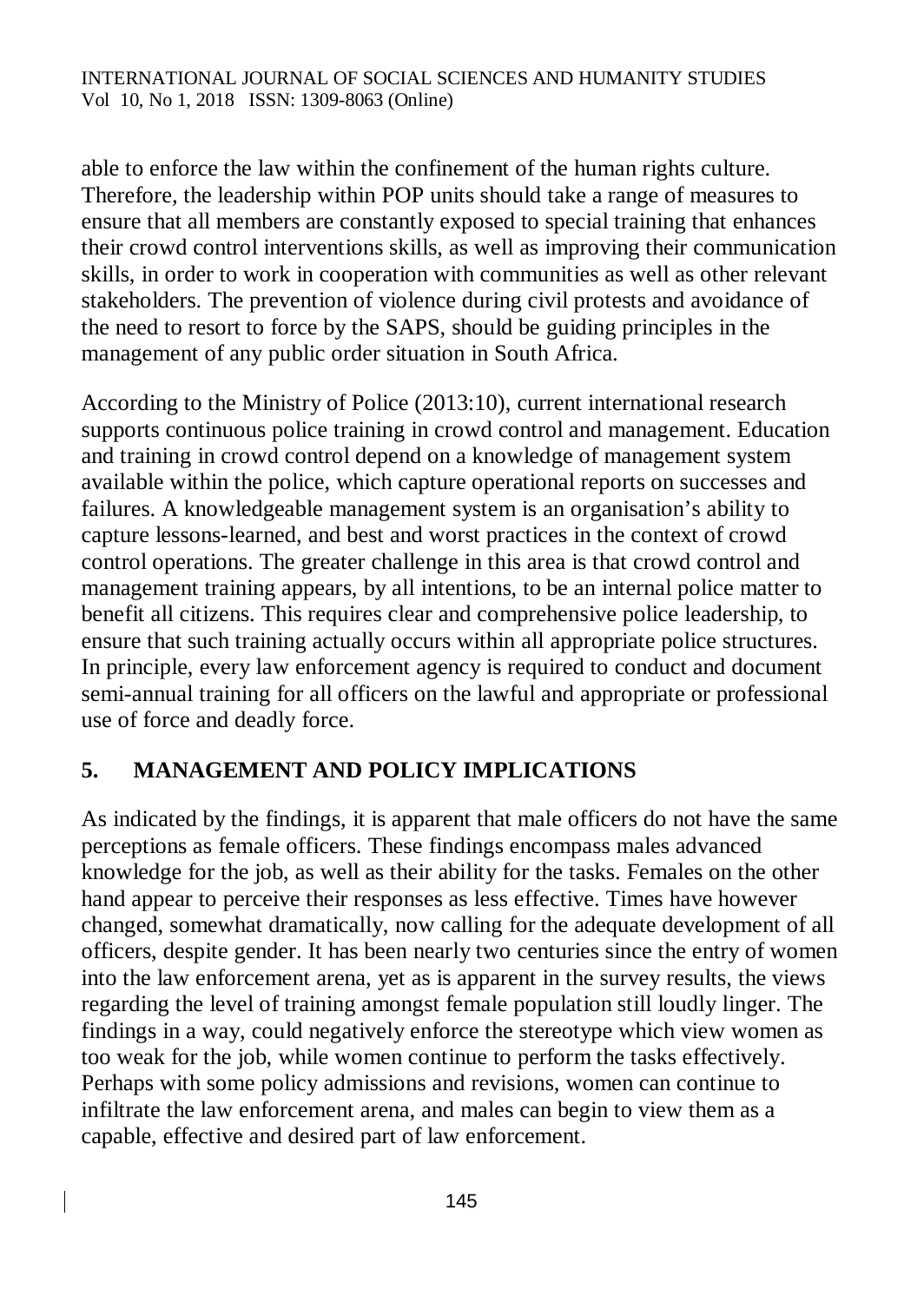As seen by the survey, research findings indicated that female officers were less knowledgeable regarding issues relating to crowd management. This indication alone should speak volumes to administrators, educators and politicians. Adequate training, which emphasises on less physical force, more understanding on crowd management and quite possibly intelligence gathering skills needed to empower female officers. Funds are necessary to initiate training plans and programmes to educate female officers on crowd management and increase skills for better communication. This will lead to less perceived differences and more non-violent resolutions. Policymakers could look at this initial step of research and its implications and conduct more in-depth research across the nine provinces towards professionalisation of the POP units.

## **6. CONCLUSION**

The primary objective of this research article was to identify the underlying causes relating to police brutality during civil protests. The findings showed that there were split responses on the statement regarding current strategies in place for the officials to respond to civil protests. The relevant improvements in the use of intelligence gathering ahead of civil protests, would also go a long way ensuring that the SAPS POP units respond adequately. The lack of tactical and low level of communication skills identified as some of the underlying causes of police brutality. Evident to these findings was the manner in which the SAPS handled the Marikana protests. Before the massacre, police attempted to disperse protesting miners whilst in possession of live ammunition. The SAPS' action to take live ammunition to the protesters lacked intelligence, hence many people were killed. It is therefore, of utmost importance, for the SAPS members to act in full compliance with the legal framework governing the use of force and firearms and for them to comply with the highest possible standards of discipline and professionalism in that respect.

#### **REFERENCE LIST**

Alexander, P., Runciman, C. & Maruping, B. (2015). South African Police Service (SAPS) data on crowd incidents – A preliminary analysis. Social Change Research Unit: University of Johannesburg.

Buccus, I. (2017). SA is world protest capital. The Mercury, June 1:9.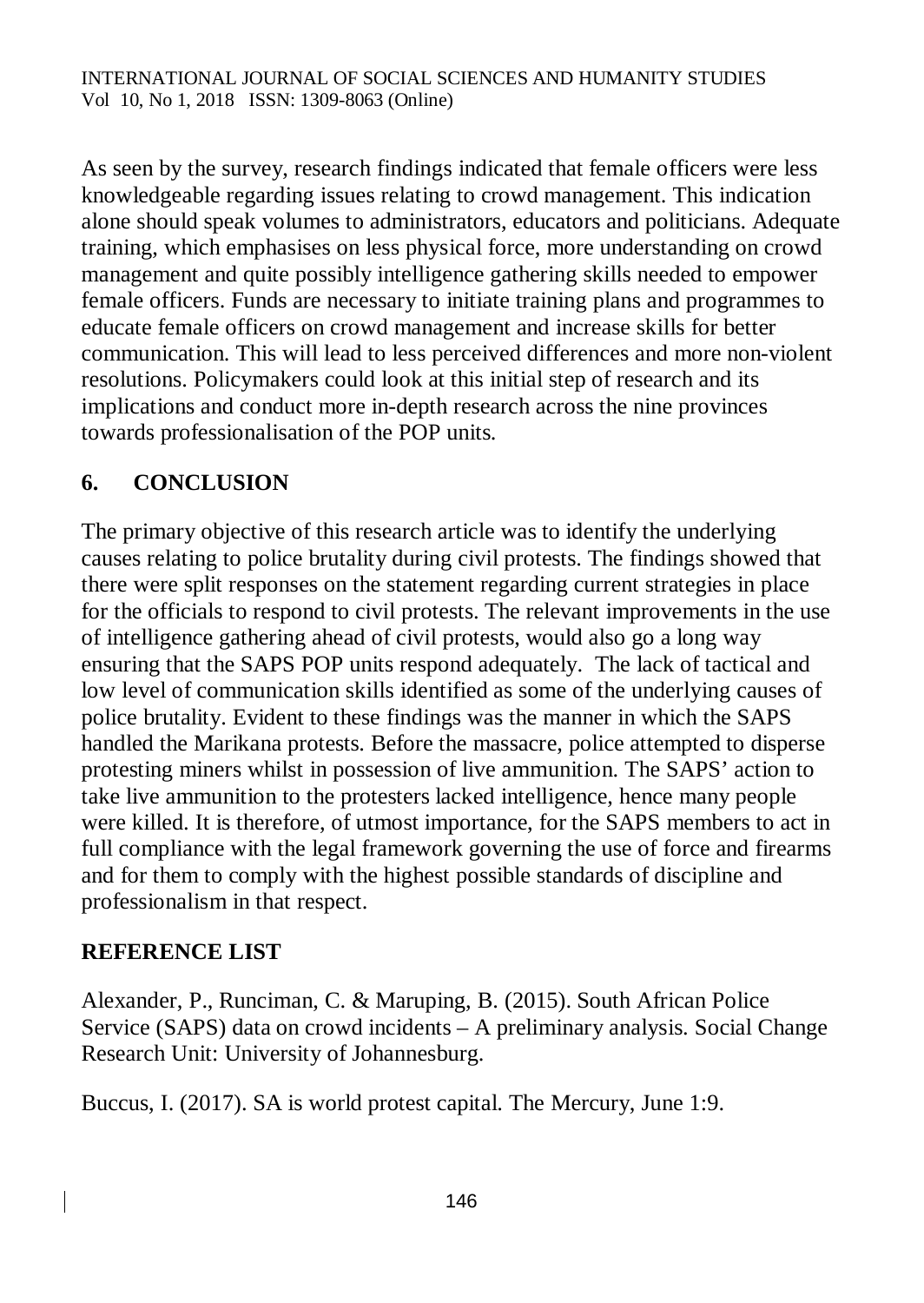Ballard, R., Habib, A. & Valodia, I. (2006). Conclusion: making sense of postapartheid South Africa's voices of protest', in Richard Ballard, Adam Habib and Imraan Valodia (eds). Voices of Protest: social movements in post-apartheid South Africa. Pietermaritzburg: University of KwaZulu-Natal Press.

Bradley, K. (2010). What constitutes good educational research? A consideration of ethics, methods and theory. *Mid-Western Educational Researcher*, 21(1), 26– 35.

Burger, J. & Omar, B. (2009). Can Practice make perfect. Security and the 2010 FIFA World Cup.

<https://www.issafrica.org/uploads/CQ29BURGER.PDF.>Accessed 2018/04/14.

Davies, M.B. (2007). Doing successful research projects: Using qualitative or quantitative methods. Houndmills: Palgrave MacMillan.

Hall, J.C. (1996). FBI training on the new federal deadly force policy. *FBI Law Enforcement Bulletin,* 65(4), 25–32.

Harris, C.J., (2010). Problem officers? Analyzing problem behavior patterns from a large cohort. *Journal of Criminal Justice,* 38(2), 216–225.

Kaiser, H.F. (1974). An Index of Factorial Simplicity. *Psychometrika*, 39, 31–36.

Kargin, V. (2016). Police use of excessive force: A case study of lethal (deadly) force. *European Scientific Journal,* 12(1), 488–500.

Mahlangu, I. & Ndabeni, K. (2013). Police in crisis. Where assaults are 'the norm.' Township residents describe beatings and demands for bribes. Sunday Times, March 10, p.6.

McElvain, J.P. & Kposowa, A.J. (2008). Police officer characteristics and the likelihood of using deadly force. *Criminal Justice and Behavior*, 35(4), 505–521.

Ministry of Police. (2013). Policy and Guidelines: Policing of public protests, gatherings and major events.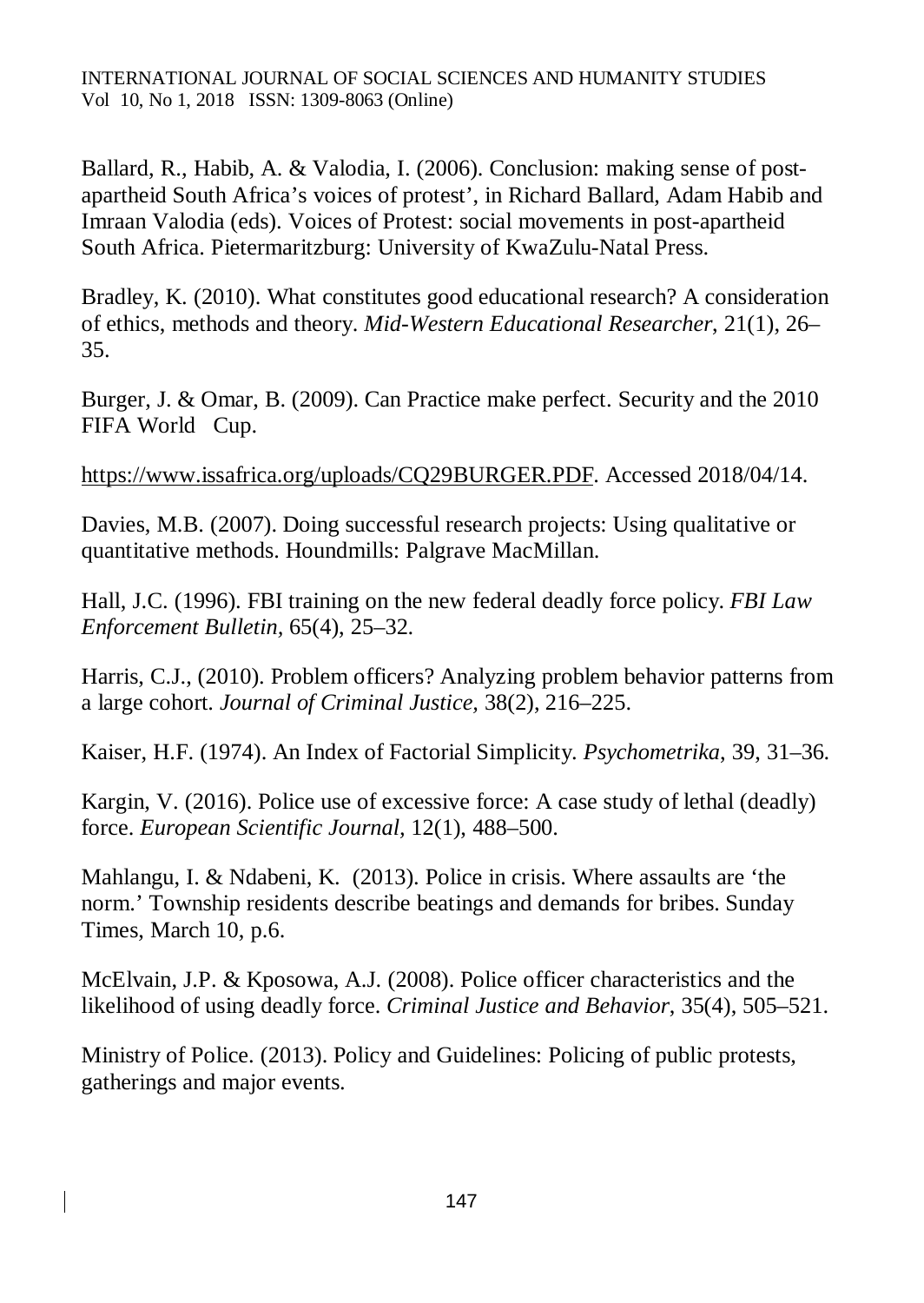INTERNATIONAL JOURNAL OF SOCIAL SCIENCES AND HUMANITY STUDIES Vol 10, No 1, 2018 ISSN: 1309-8063 (Online)

[http://www.policesecretariat.gov.za/downloads/policies/policing\\_public\\_protests\\_](http://www.policesecretariat.gov.za/downloads/policies/policing_public_protests_) 2013.pdf. Accessed 2018/03/12.

Nathan, G. (2010). Debunking Delusions: the inside story of the treatment action campaign. Johannesburg: Jacana.

Nunnally, J.C. (1978). Psychometric theory (2nd ed.). New York: McGraw-Hill.

Nunnally, J.C., & Bernstein, I.H. (1994). Psychometric theory (3rd ed.). New York: McGraw-Hill.

Nyar, A. & Wray, C. (2017). Understanding protest action: some data collection challenges for South Africa. *Transformation*, 80, 22– 43.

Omar, B. (2006). Crowd Control: Can our public order police still deliver? Institute for Security Studies: Pretoria.

Pillay, D. (2016). An analysis of the policing of service delivery protests in the Free State. Magister Technologiae; Policing. University of South Africa.

Potgieter, L. (2012). Are you man enough? A case study of how masculinity is represented and experienced in the South African Police Service. Thesis presented in partial fulfilment of the requirements for the degree Master of Sociology at Stellenbosch University.

Prenzler, T., Porter, L. & Alpert, G. (2013). Reducing police use of force: case studies and prospects. *Aggression and Violent Behavior*, 18(2), 343–356.

Rauch, J. & Storey, D. (1998). The Policing of Public Gatherings and Demonstrations in South Africa 1960–1994. Centre for the Study of Violence and Reconciliation: Johannesburg.

South Africa (Parliament). 2017. *Seven Measures to Improve SAPS' Record on Human Rights-centred Policing.* Extract from speech by Mr Francois Beukman, MP, Chairperson of Portfolio Committee on Police, at the Human Rights Commission and African Policing Civilian Oversight Forum (APCOF) Seminar on Human Rights, Braamfontein, Johannesburg, Thursday, 20 April 2017.